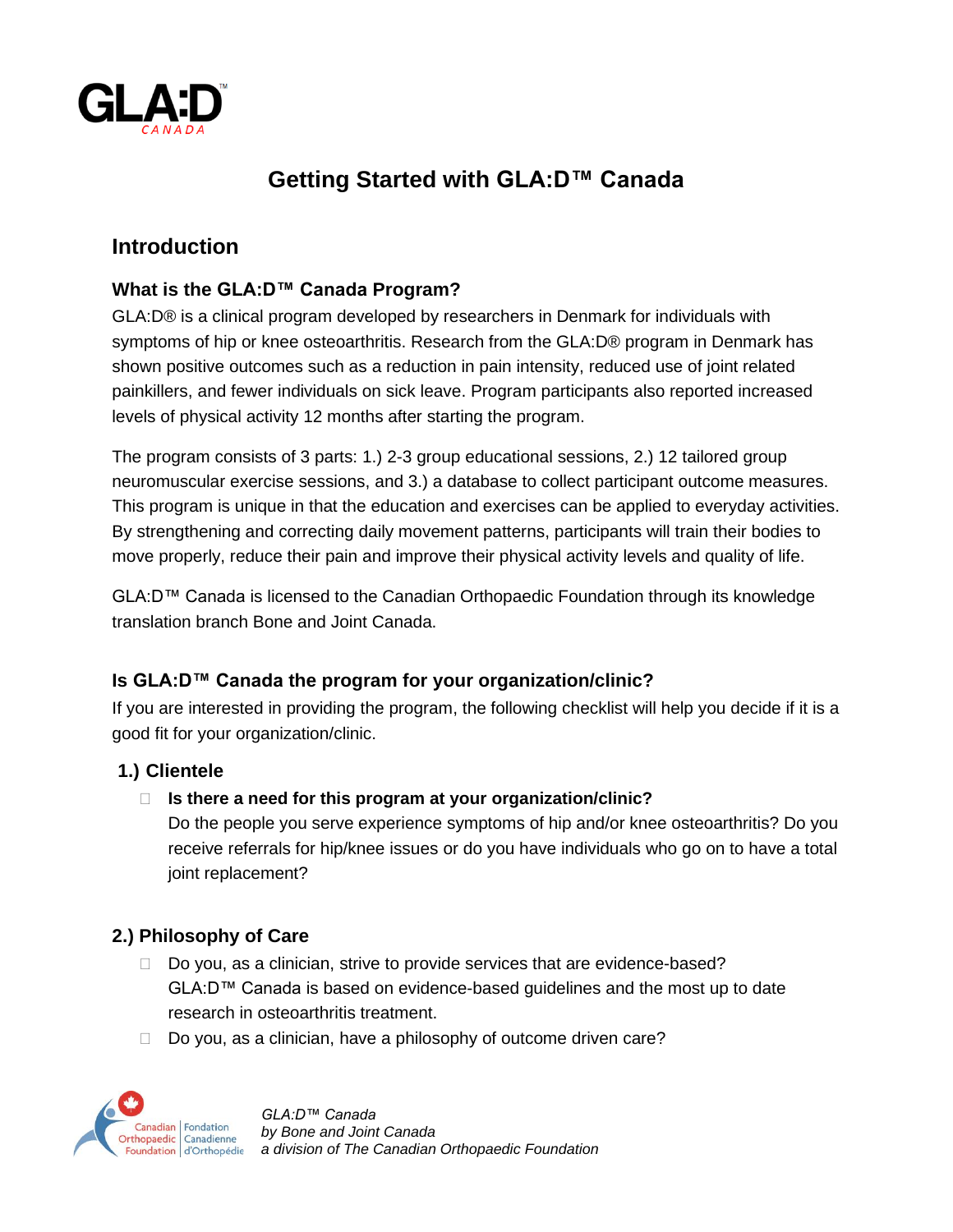

The GLA:D™ Canada program includes a national registry of participant outcomes for quality monitoring purposes. Annual reports will be generated at a provincial and national level and clinicians providing the program will have access to their participants' anonymized data.

## **3.) Staff**

#### **Clinicians**

 $GLA: D^{\pi M}$  Canada is a clinical treatment program. Eligible staff must complete a 1.5 day training course in order to provide the GLAD™ Canada program. Staff must have the knowledge, skills, ability and scope of practice to independently assess participants, prescribe exercise, progress exercises (including home-based recommendations), modify exercises as appropriate for participants (to fit their individual ability and contraindications as appropriate) and transition functional exercises to physical activity and activities of daily living. Examples include physiotherapists, and chiropractors. Each participant must have 2 years of clinical experience.

We recognize that other professionals may be eligible to provide the program. We ask that these individuals fit the following criteria:

- $\circ$  Have at least 2 years of clinical experience working with patients with chronic disease, including working with patients with hip and/or knee osteoarthritis.
- o Have experience leading group education and exercise sessions

If you are a registered kinesiologist (within the province of Ontario), a non-registered kinesiologist,a CSEP certified exercise physiologists (CEP), or think that you have the knowledge and experience to independently provide the GLA:D® program to participants you need to provide a copy of your CV, current job description, and a letter from your manager to demonstrate your experience in providing exercises and working with this clientele to be considered for the course.

#### **Multiple trained clinicians for coverage**

Consider having multiple trained clinicians who are able to provide the program. This will allow for coverage if a team member is away and unable to provide the program.

## **4.) Resources**

#### **Space for participants to engage in educational sessions**

The program consists of two or three group education sessions (75 to 90 minutes each)



*GLA:D™ Canada by Bone and Joint Canada a division of The Canadian Orthopaedic Foundation*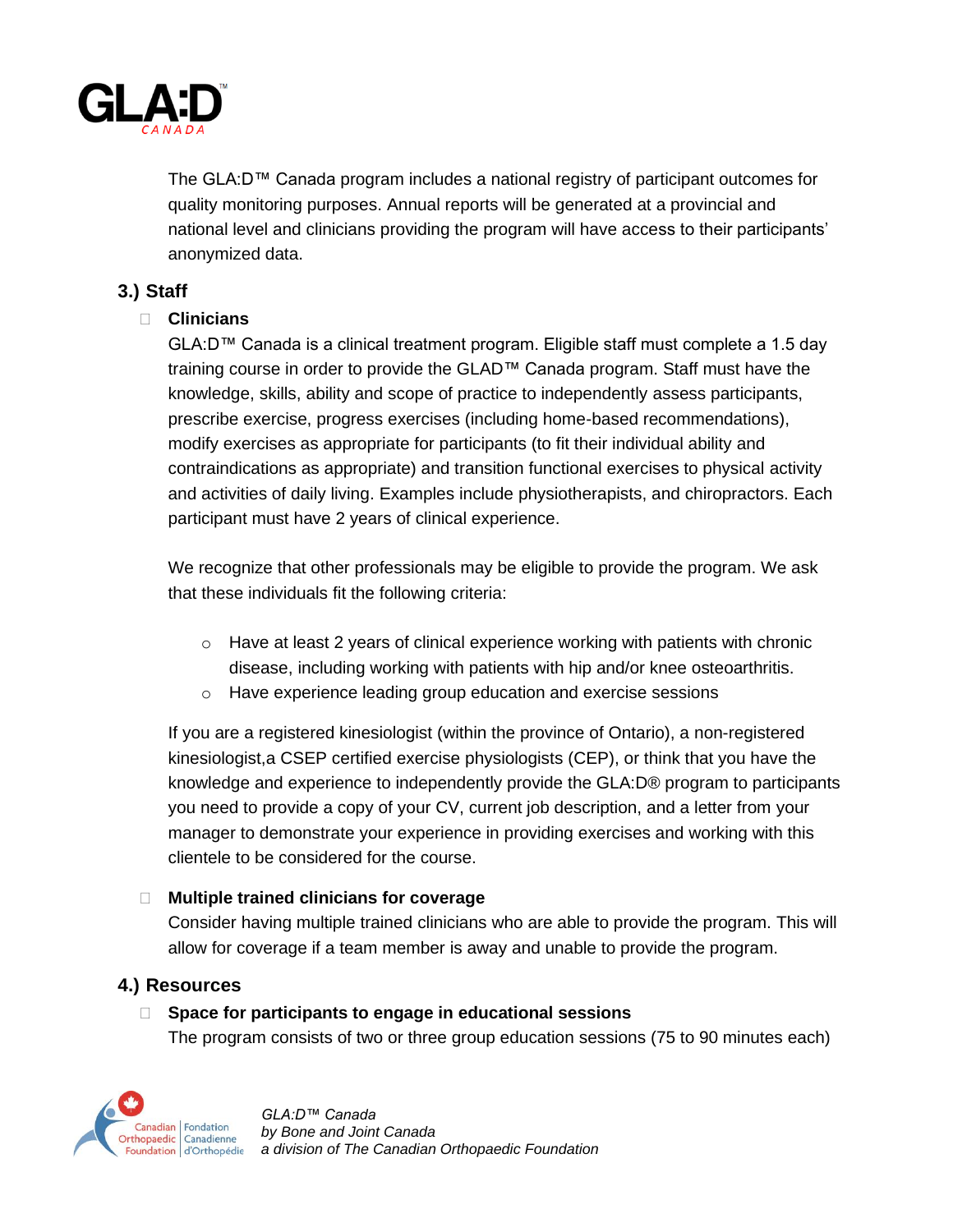

delivered through visual presentations. We recommend having access to a laptop/computer, projector, screen or blank wall space, and seating for all participants.

#### **Space for participants to engage in exercise**

The program consists of 12 one-hour group exercise sessions taking place twice a week for six weeks. These sessions include a 10-minute warm up followed by a 4-station circuit with some equipment required (see below for list of equipment). Each station includes two exercises performed in 2-3 sets with 10-15 repetitions. Participants are monitored for alignment and appropriate exercise progressions. A maximum of 10 participants per trainer is recommended for these sessions. A functional walking test, which is completed at the start and end of the program, is a requirement of the program and will require a space of 14m for participants to walk uninterrupted.

#### **Equipment**

Access to the following equipment is required for the program:

- For the warm-up:
	- o Stationary bicycle or treadmill (optional)
- For the exercise stations:
	- o Exercise balls of varying sizes
	- o Mats
	- $\circ$  Step box with variable heights
	- o Therabands of varying resistance
	- o Furniture sliders or plastic bags (if facility floors are carpeted)
	- o Towels
	- o Chairs
	- o Foam pillow or thick mattress
	- o Mirrors
- For the functional tests:
	- o Stop watch
	- o Pylons
	- o Tape measure (or other device to measure floor length)
	- o Chairs

#### **Computer and internet access – Optional**

Data collection is an important piece to the GLA:D™ Canada program. This data collection is completed by the participants independently, usually within their home. For those participants who do not have internet at home, wherever possible access should be available in order to complete their data reporting (occurs once at the first visit, once at three months, and once after 12 months). Inability to complete the data collection does not preclude the individuals from attending the program.

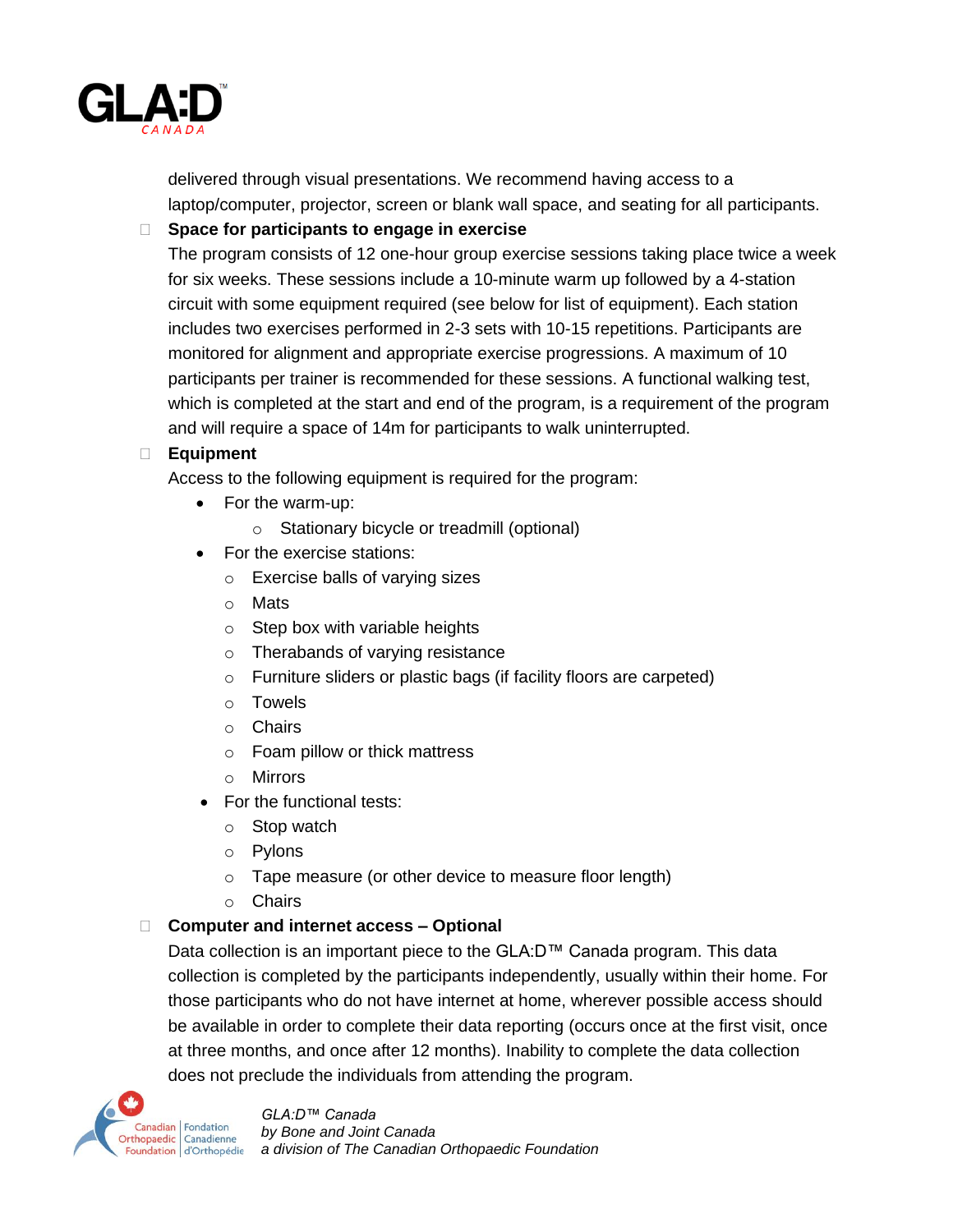

## **Benefits of providing GLA:D™ Canada**

## **Commitment to providing a quality program**

All clinicians who have been trained to provide GLA:D™ Canada will sign a permission document indicating their agreement to provide the program in the form it was taught and will receive certification to provide the program. GLA:D™ Canada is licensed and cannot be altered, however the program recognizes the importance of using clinical judgement to manage participants with hip and knee OA. GLA:D™ Canada provides flexibility in how clinics implement the program at their own location. Program rates are set by the individual clinics. Sites that follow the protocols will achieve optimal clinical outcomes.

## **Commitment to data collection**

GLA:D™ Canada is a clinical program with a quality monitoring component. Participants need to be asked to consent to providing outcome measures. Sites are required to obtain legal approval to provide data to the registry and sign a data sharing contract. If your clinic/organization is affiliated with an institution that can complete your ethics submission, the GLA:D™ Canada team will provide all protocol documentation to support this process. If your clinic/organization is not affiliated with an institution that can complete your ethics submission, the GLA:D™ Canada team can do so on your behalf. Data sharing contracts will be provided by the GLA:D™ Canada team. You will be charged a standard cost to undertake the work necessary to host your clinic on the registry. You will be provided quarterly report to help you to monitor your patients.

## **Updated information**

There is significant research in OA and the program is updated on an annual basis. This information is shared with GLA:D™ Canada trainers so that they remain current in their knowledge.

## **Promotion of the GLA:D™ Canada sites**

Your site will be identified through the GLA:D™ Canada website, which will be referenced and promoted through the local, provincial and national work undertaken by the GLA:D™ Canada team.

## **Signing up for GLA:D™ Canada**

## **Attend a training session**

Clinicians interested in providing the GLA:D™ Canada program need to attend a 1.5 day training session which consists of:

- Osteoarthritis and exercise as treatment
- The GLA:D™ Canada program
- Neuromuscular exercise theory, functional tests and practice



*GLA:D™ Canada by Bone and Joint Canada a division of The Canadian Orthopaedic Foundation*